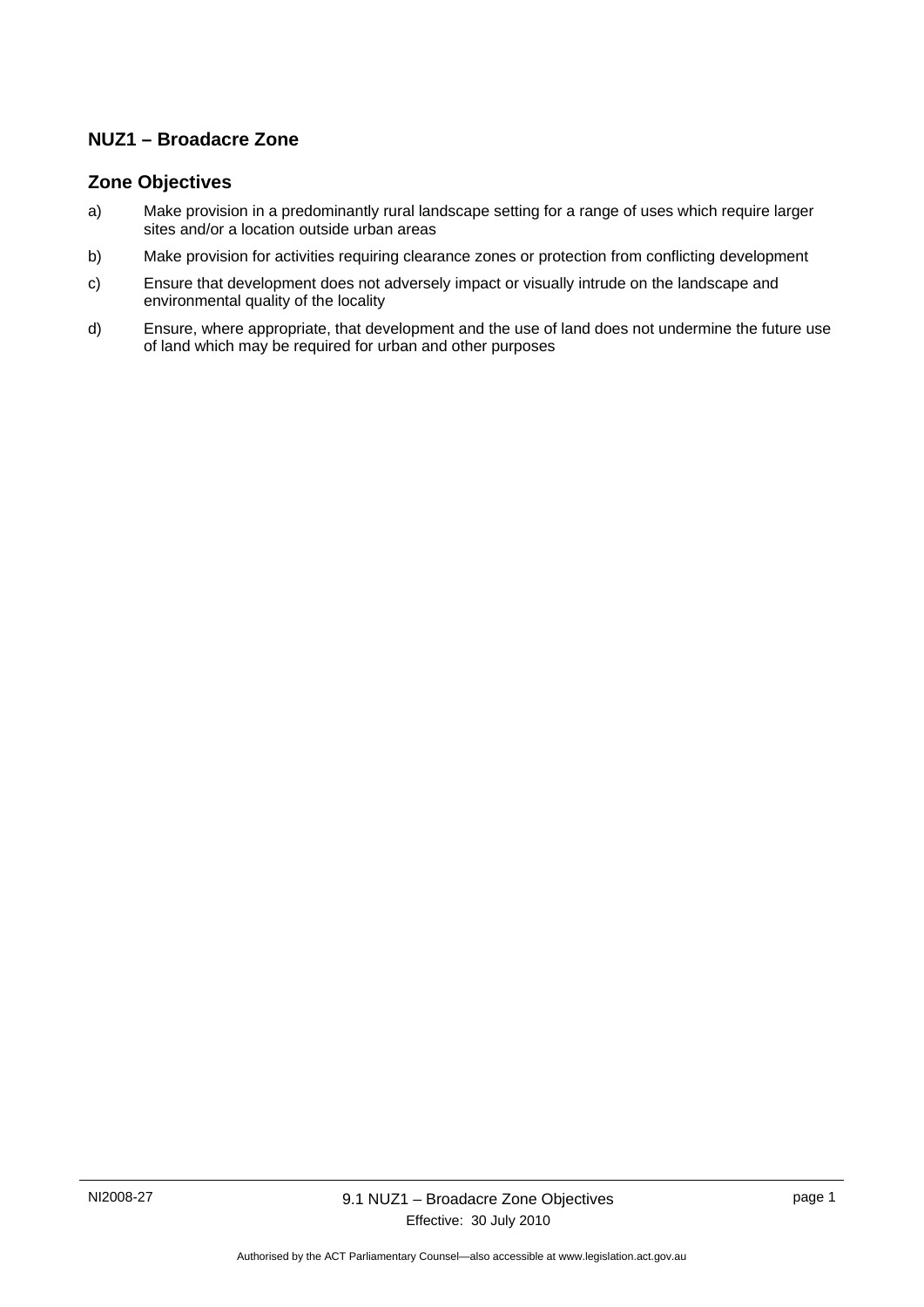# **NUZ1 – Broadacre Zone Development Table**

| <b>EXEMPT</b><br>Development approval not required, may need building approval                                 |                                                                                                                          |  |
|----------------------------------------------------------------------------------------------------------------|--------------------------------------------------------------------------------------------------------------------------|--|
| Exempt Development identified in Section 20 and Schedule 1 of the Planning and Development<br>Regulation 2008. |                                                                                                                          |  |
|                                                                                                                |                                                                                                                          |  |
|                                                                                                                |                                                                                                                          |  |
|                                                                                                                | <b>ASSESSABLE DEVELOPMENT</b><br>Development application required                                                        |  |
|                                                                                                                | <b>MINIMUM ASSESSMENT TRACK</b>                                                                                          |  |
|                                                                                                                | <b>CODE</b>                                                                                                              |  |
|                                                                                                                | Development application required and assessed in the Code Track                                                          |  |
| <b>Development</b>                                                                                             | Code<br>No development identified.                                                                                       |  |
|                                                                                                                |                                                                                                                          |  |
| <b>MINIMUM ASSESSMENT TRACK</b><br><b>MERIT</b>                                                                |                                                                                                                          |  |
|                                                                                                                | Development application required and assessed in the Merit Track, unless specified in Schedule 4                         |  |
|                                                                                                                | of the Planning and Development Act 2007 (as Impact Track) or listed as prohibited in the Site<br>Specific section below |  |
| <b>Development</b>                                                                                             | Code                                                                                                                     |  |
| Agriculture                                                                                                    |                                                                                                                          |  |
| Ancillary use                                                                                                  |                                                                                                                          |  |
| Animal care facility                                                                                           |                                                                                                                          |  |
| Animal husbandry                                                                                               |                                                                                                                          |  |
| Caravan park/camping ground                                                                                    |                                                                                                                          |  |
| Cemetery                                                                                                       |                                                                                                                          |  |
| <b>Communications facility</b>                                                                                 |                                                                                                                          |  |
| Community activity centre                                                                                      |                                                                                                                          |  |
| Consolidation                                                                                                  |                                                                                                                          |  |
| Defence installation                                                                                           |                                                                                                                          |  |
| Demolition<br>Educational establishment                                                                        |                                                                                                                          |  |
| Emergency services facility                                                                                    |                                                                                                                          |  |
| Farm Tourism                                                                                                   |                                                                                                                          |  |
| Health facility                                                                                                |                                                                                                                          |  |
| Land management facility                                                                                       |                                                                                                                          |  |
| <b>MAJOR UTILITY INSTALLATION</b>                                                                              |                                                                                                                          |  |
| Minor use                                                                                                      | Non-Urban Zones Development Code                                                                                         |  |
| Municipal depot                                                                                                |                                                                                                                          |  |
| Nature conservation area                                                                                       |                                                                                                                          |  |
| Outdoor recreation facility                                                                                    |                                                                                                                          |  |
| Parkland                                                                                                       |                                                                                                                          |  |
| Place of worship                                                                                               |                                                                                                                          |  |
| Residential care accommodation                                                                                 |                                                                                                                          |  |
| Road                                                                                                           |                                                                                                                          |  |
| Scientific research establishment                                                                              |                                                                                                                          |  |
| Service station                                                                                                |                                                                                                                          |  |
| Sign                                                                                                           |                                                                                                                          |  |
| Subdivision                                                                                                    |                                                                                                                          |  |
| Temporary use                                                                                                  |                                                                                                                          |  |
| <b>Tourist facility</b>                                                                                        |                                                                                                                          |  |
| Transport depot                                                                                                |                                                                                                                          |  |
| Veterinary hospital                                                                                            |                                                                                                                          |  |
| Woodlot                                                                                                        |                                                                                                                          |  |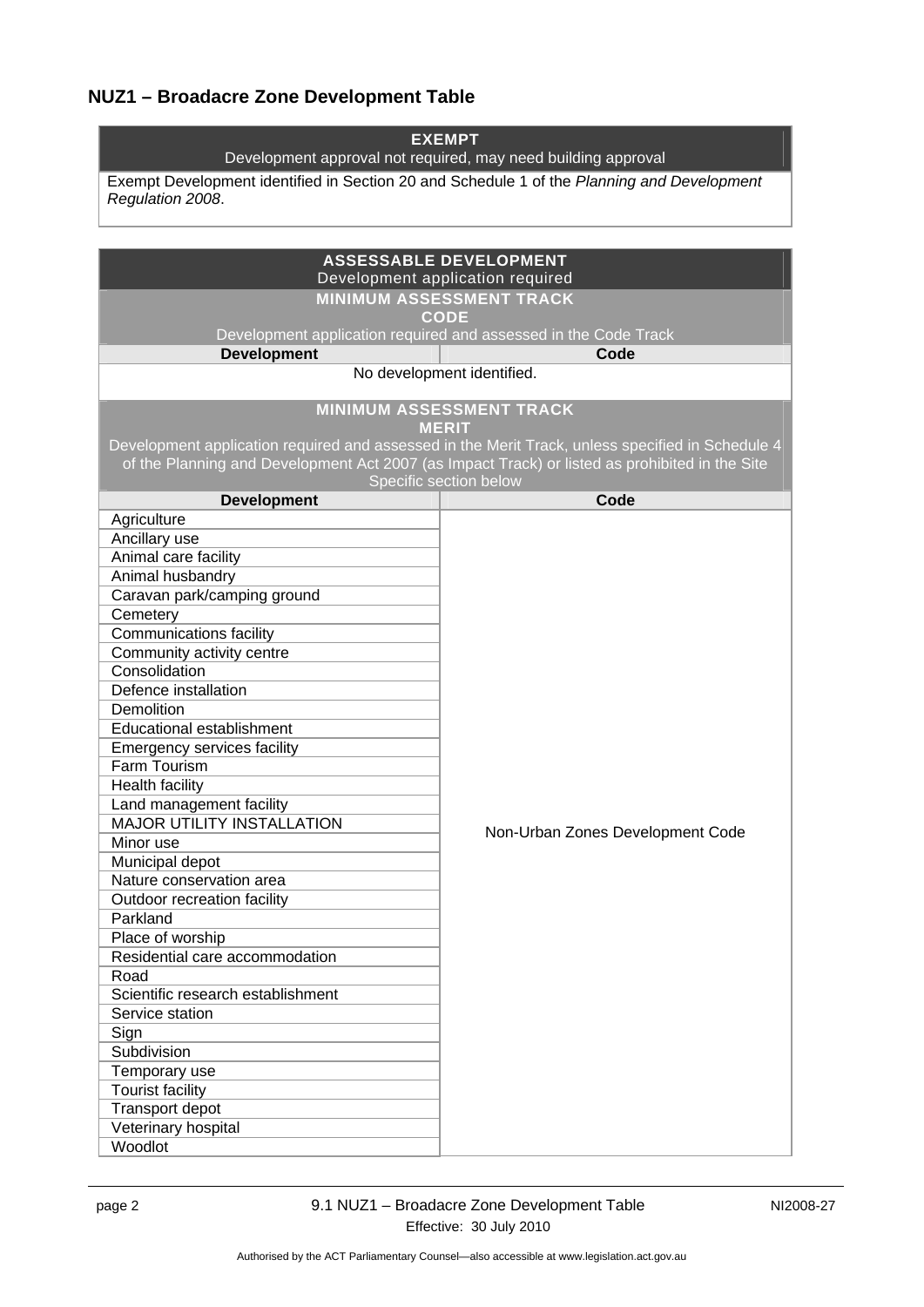| Specific areas have additional developments that may be approved subject to assessment. These                                                                                                                |                                                                    |                                  |  |  |
|--------------------------------------------------------------------------------------------------------------------------------------------------------------------------------------------------------------|--------------------------------------------------------------------|----------------------------------|--|--|
| areas and the additional developments are listed below<br><b>Site Identifier</b><br><b>Additional Development</b><br>Code                                                                                    |                                                                    |                                  |  |  |
| Deakin Section 65 Block 1 and                                                                                                                                                                                |                                                                    |                                  |  |  |
| 3 (Figure 1)                                                                                                                                                                                                 | <b>Australian Mint</b>                                             |                                  |  |  |
|                                                                                                                                                                                                              | Car park                                                           |                                  |  |  |
|                                                                                                                                                                                                              | Freight transport facility                                         |                                  |  |  |
|                                                                                                                                                                                                              | General industry                                                   |                                  |  |  |
|                                                                                                                                                                                                              | Hazardous industry                                                 |                                  |  |  |
|                                                                                                                                                                                                              | Hazardous waste facility                                           |                                  |  |  |
| Jerrabomberra Blocks 182,                                                                                                                                                                                    | Incineration facility                                              |                                  |  |  |
| 2100, 2099, 2000 and 2101                                                                                                                                                                                    | Light industry                                                     |                                  |  |  |
| (Figure 2)                                                                                                                                                                                                   | Offensive industry                                                 |                                  |  |  |
|                                                                                                                                                                                                              | Recycling facility                                                 |                                  |  |  |
|                                                                                                                                                                                                              | Recyclable materials                                               |                                  |  |  |
|                                                                                                                                                                                                              | collection                                                         |                                  |  |  |
|                                                                                                                                                                                                              | <b>Store</b>                                                       |                                  |  |  |
|                                                                                                                                                                                                              | Warehouse                                                          |                                  |  |  |
|                                                                                                                                                                                                              | Waste transfer station                                             | Non-Urban Zones Development      |  |  |
| Jerrabomberra Block 2031<br>(Figure 3)                                                                                                                                                                       | Mining industry                                                    | Code                             |  |  |
| Land fill site                                                                                                                                                                                               |                                                                    |                                  |  |  |
| Jerrabomerra Block 2114                                                                                                                                                                                      | Recycling facility                                                 |                                  |  |  |
| (Figure 4)                                                                                                                                                                                                   | Recyclable materials                                               |                                  |  |  |
|                                                                                                                                                                                                              | collection                                                         |                                  |  |  |
|                                                                                                                                                                                                              | Waste transfer station                                             |                                  |  |  |
| Lyneham and District of<br>Gungahlin (Figure 5)                                                                                                                                                              | Place of assembly                                                  |                                  |  |  |
|                                                                                                                                                                                                              | Bulk landscape supplies                                            |                                  |  |  |
| Pialligo Area 'a' (Figure 6)                                                                                                                                                                                 | Retail plant nursery                                               |                                  |  |  |
| Pialligo Area 'b' (Figure 6)                                                                                                                                                                                 | Produce market                                                     |                                  |  |  |
| Pialligo Sections 23, 24, 25 &                                                                                                                                                                               |                                                                    |                                  |  |  |
| 26 (Figure 3)                                                                                                                                                                                                | Mining Industry                                                    |                                  |  |  |
| Symonston Area 'a' (Figure 7)                                                                                                                                                                                | <b>Cultural facility</b>                                           |                                  |  |  |
| Symonston Area 'b' (Figure 7)                                                                                                                                                                                | Mobile home park                                                   |                                  |  |  |
| <b>MINIMUM ASSESSMENT TRACK</b><br><b>IMPACT</b>                                                                                                                                                             |                                                                    |                                  |  |  |
|                                                                                                                                                                                                              | Development application required and assessed in the Impact Track. |                                  |  |  |
| <b>Development</b>                                                                                                                                                                                           |                                                                    | Code                             |  |  |
| Corrections facility                                                                                                                                                                                         |                                                                    | Non-Urban Zones Development Code |  |  |
| A development that is not an Exempt, Code Track or Merit Track development where the<br>1.<br>development is allowed under an existing lease, (see section 134 of the Planning and<br>Development Act 2007). |                                                                    |                                  |  |  |
| A development that would be permissible under the National Capital Plan but which is<br>2.<br>identified as prohibited development in this Table.                                                            |                                                                    |                                  |  |  |
| Development specified in Schedule 4 of the Planning and Development Act 2007 and not<br>3.<br>listed as prohibited development in this Table.                                                                |                                                                    |                                  |  |  |
| Development declared under Section 123 and Section 124 of the Planning and Development<br>4.<br>Act 2007 and not listed as prohibited development in this Table.                                             |                                                                    |                                  |  |  |
| Any development not listed in this Table.<br>5.                                                                                                                                                              |                                                                    |                                  |  |  |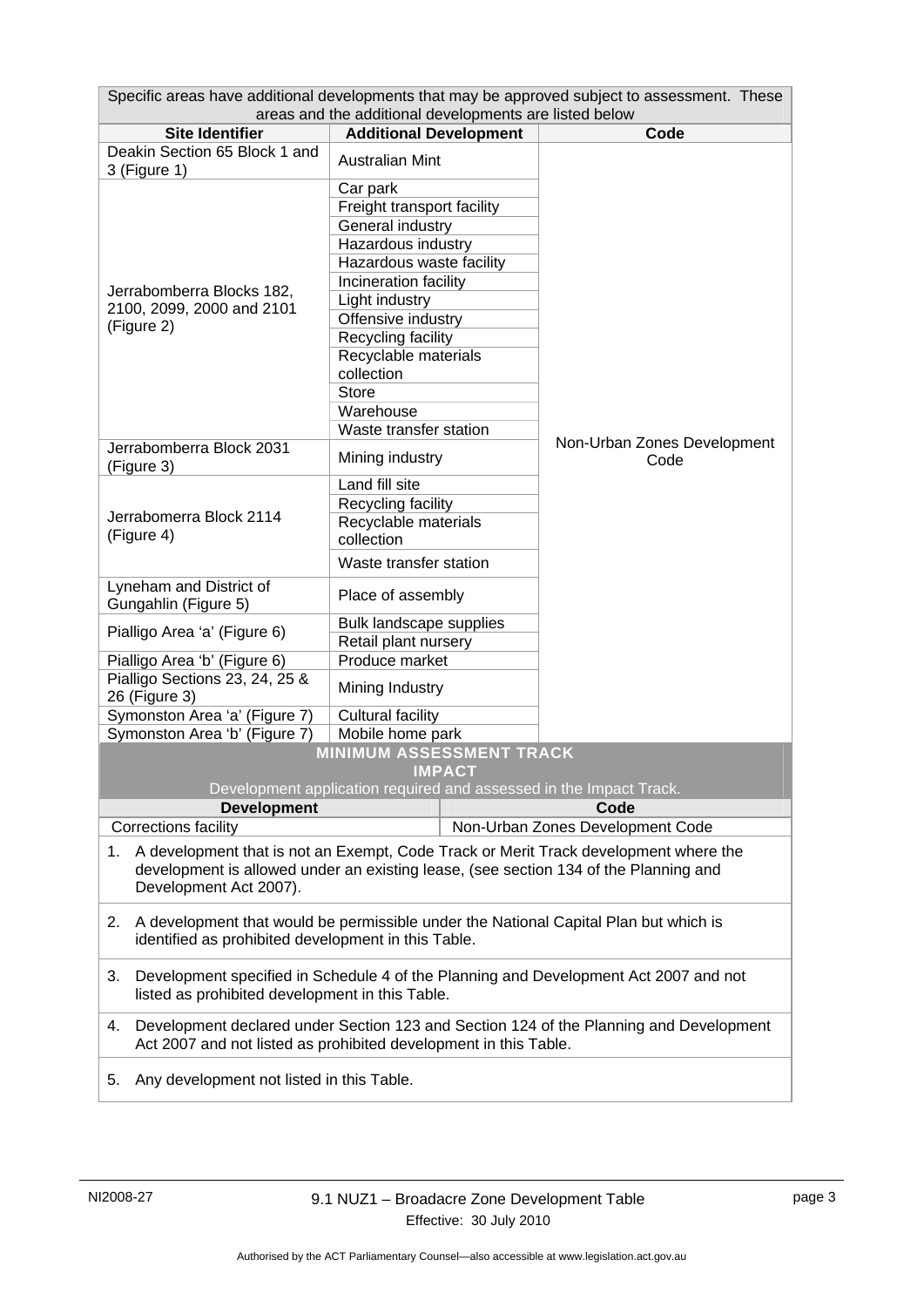| <b>PROHIBITED</b>                                                                                                                    |                                           |  |
|--------------------------------------------------------------------------------------------------------------------------------------|-------------------------------------------|--|
|                                                                                                                                      | A development application can not be made |  |
| Development listed below is prohibited development except where it is listed elsewhere in the<br>Development Table.                  |                                           |  |
| Airport                                                                                                                              | Liquid fuel depot                         |  |
| Aquatic recreation facility                                                                                                          | Light industry                            |  |
| Boarding house                                                                                                                       | Mining industry                           |  |
| Bulk landscape supplies                                                                                                              | Mobile home park                          |  |
| <b>Business agency</b>                                                                                                               | Motel                                     |  |
| Caretakers residence                                                                                                                 | Multi-unit housing                        |  |
| Car park                                                                                                                             | Offensive industry                        |  |
| Child care centre                                                                                                                    | Office                                    |  |
| Civic administration                                                                                                                 | Overnight camping area                    |  |
| Club                                                                                                                                 | Pedestrian plaza                          |  |
| Community theatre                                                                                                                    | Place of assembly                         |  |
| Commercial accommodation unit                                                                                                        | Plant and equipment hire establishment    |  |
| Craft workshop                                                                                                                       | <b>Plantation forestry</b>                |  |
| <b>Cultural facility</b>                                                                                                             | Produce market                            |  |
| Drink establishment                                                                                                                  | Public agency                             |  |
| Drive-in cinema                                                                                                                      | Public transport facility                 |  |
| Financial establishment                                                                                                              | Railway use                               |  |
| Freight transport facility                                                                                                           | Recyclable materials collection           |  |
| Funeral parlour                                                                                                                      | Recycling facility                        |  |
| General industry                                                                                                                     | Religious associated use                  |  |
| Group or organized camp                                                                                                              | Relocatable unit                          |  |
| Guest house                                                                                                                          | Restaurant                                |  |
| Habitable suite                                                                                                                      | Sand and gravel extraction                |  |
| Hazardous industry                                                                                                                   | <b>SHOP</b>                               |  |
| Hazardous waste facility                                                                                                             | Stock/sale yard                           |  |
| Home business                                                                                                                        | Store                                     |  |
| Hospital                                                                                                                             | Supportive housing                        |  |
| Hotel                                                                                                                                | <b>Tourist resort</b>                     |  |
| Incineration facility                                                                                                                | Vehicle sales                             |  |
| Indoor entertainment facility                                                                                                        | Warehouse                                 |  |
| Indoor recreation facility                                                                                                           | Waste transfer station                    |  |
| Industrial trades                                                                                                                    | Zoological facility                       |  |
| Land fill site                                                                                                                       |                                           |  |
| Specific areas have developments that are prohibited in those areas. These areas and the<br>additional developments are listed below |                                           |  |
| <b>Site Identifier</b>                                                                                                               | <b>Development</b>                        |  |
| Jerrabomberra Blocks 2223, 2100, 2099, 2000                                                                                          | Agriculture                               |  |
| and 2101 (Figure 2)                                                                                                                  | Animal care facility                      |  |
|                                                                                                                                      | Animal husbandry                          |  |
|                                                                                                                                      | Caravan park/camping ground               |  |
|                                                                                                                                      | Cemetery                                  |  |
|                                                                                                                                      | Community activity centre                 |  |
|                                                                                                                                      | Corrections facility                      |  |
|                                                                                                                                      | Educational establishment                 |  |
|                                                                                                                                      | Farm tourism                              |  |
|                                                                                                                                      | <b>Health facility</b>                    |  |
|                                                                                                                                      | Land management facility                  |  |
|                                                                                                                                      | Municipal depot                           |  |
|                                                                                                                                      | Nature conservation area                  |  |
|                                                                                                                                      | Outdoor recreation facility               |  |
|                                                                                                                                      | Place of worship                          |  |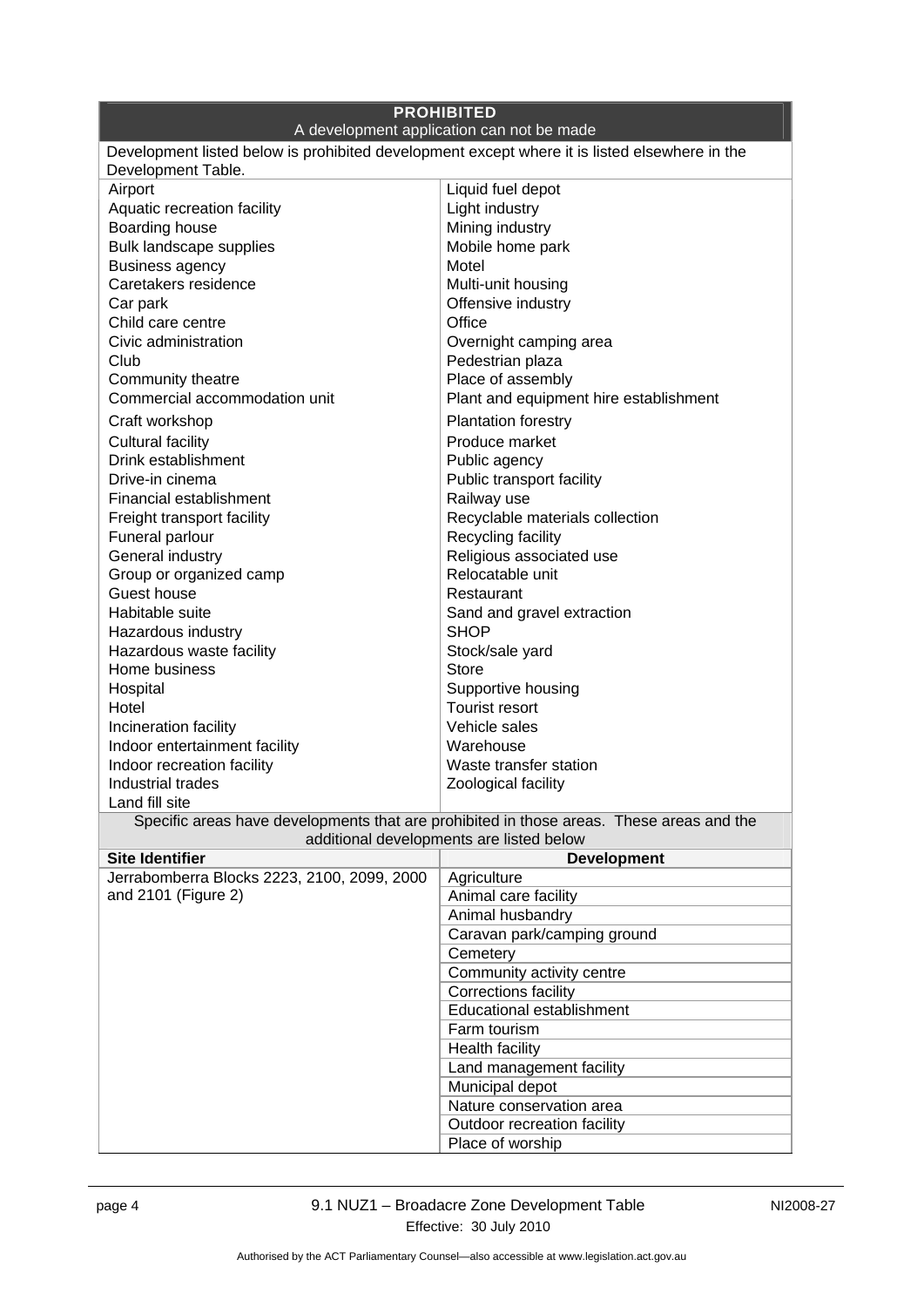|                                            | Road                               |
|--------------------------------------------|------------------------------------|
|                                            | Scientific research establishment  |
|                                            |                                    |
|                                            | Residential care accomodation      |
|                                            | <b>Tourist facility</b>            |
| Jerrabomberra Blocks 182, 2100, 2099, 2000 | Transport depot                    |
| and 2101 (Figure 2)                        | Veterinary hospital                |
|                                            | Woodlot                            |
|                                            | Caravan park/camping ground        |
|                                            | Cemetery                           |
|                                            | <b>Communications facility</b>     |
|                                            | Community activity centre          |
|                                            | Corrections facility               |
|                                            | Defence installation               |
|                                            | Educational establishment          |
|                                            | <b>Emergency services facility</b> |
|                                            | <b>Health facility</b>             |
| Pialligo Areas 'a' and 'b' (Figure 6)      | Land management facility           |
|                                            | MAJOR UTILITY INSTALLATION         |
|                                            | Municipal depot                    |
|                                            | Place of worship                   |
|                                            | Residential care accommodation     |
|                                            | Road                               |
|                                            | Scientific research establishment  |
|                                            | Supportive housing                 |
|                                            | <b>Tourist facility</b>            |
|                                            | Transport depot                    |
|                                            | Woodlot                            |
|                                            | Animal care facility               |
| Pialligo Area 'b' (Figure 6)               | Animal husbandry                   |
|                                            | Veterinary hospital                |
|                                            | Animal care facility               |
|                                            | Caravan park/camping ground        |
|                                            | Cemetery                           |
|                                            | Communications facility            |
|                                            | Community activity centre          |
|                                            | Corrections facility               |
|                                            | Defence installation               |
|                                            | <b>Emergency services facility</b> |
|                                            | Health facility                    |
|                                            | Land management facility           |
| Symonston Area 'a' (Figure 7)              | <b>MAJOR UTILITY INSTALLATION</b>  |
|                                            | Municipal depot                    |
|                                            | Place of worship                   |
|                                            | Residential care accommodation     |
|                                            | Road                               |
|                                            | Scientific research establishment  |
|                                            | Supportive housing                 |
|                                            | <b>Tourist facility</b>            |
|                                            | Transport depot                    |
|                                            | Veterinary hospital                |
|                                            | Woodlot                            |
|                                            |                                    |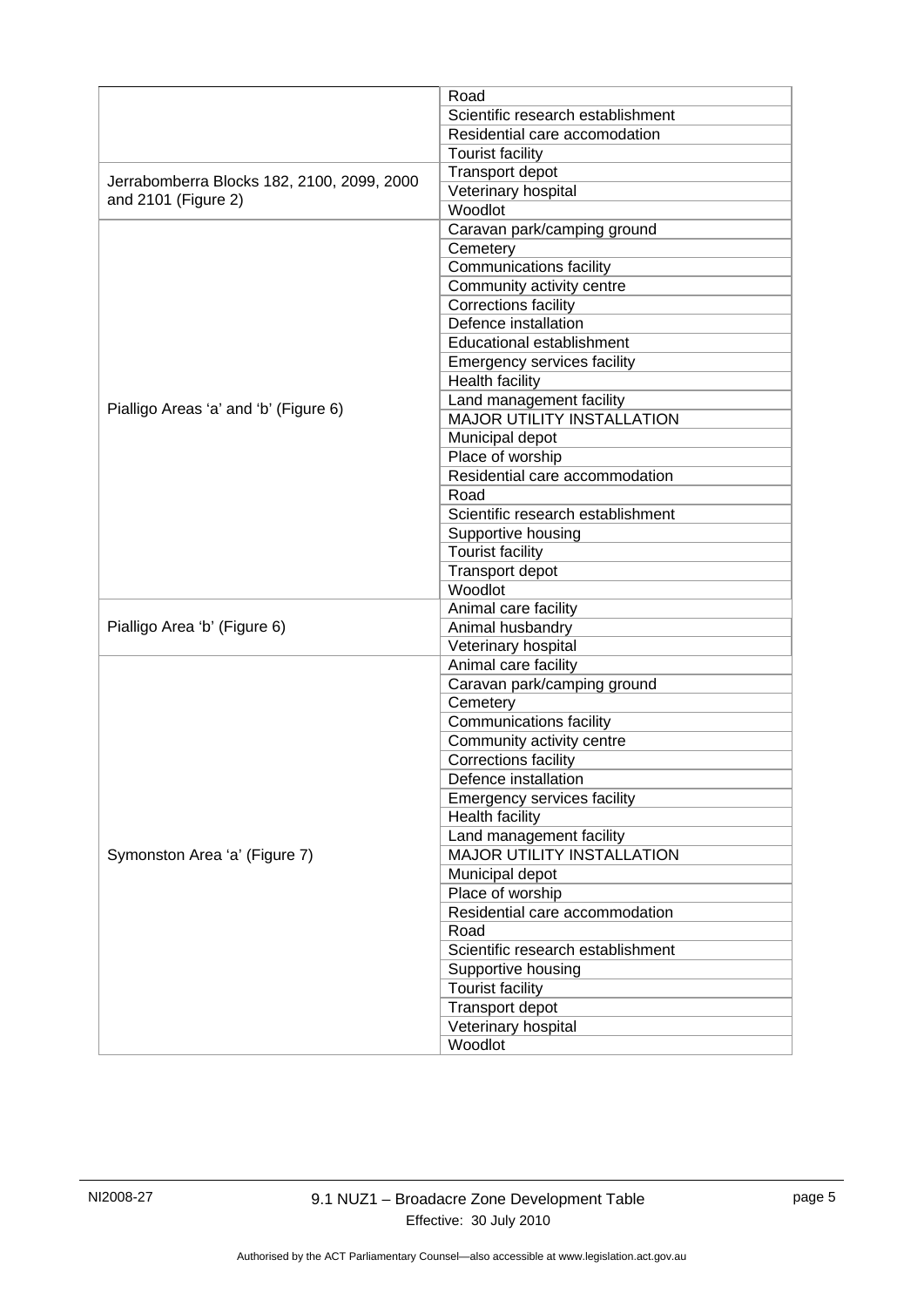### **OTHER CODES**

#### **PRECINCT CODES**

Where a proposal is within an area covered by one of the following Precinct Codes, that Code applies in addition to any specified Development Code:

#### No Codes identified

#### **GENERAL CODES**

The following General Codes may be called up by Development Codes as relevant considerations in assessing a Development Application:

| <b>Access and Mobility</b>                                        | Parking and Vehicular Access                 |
|-------------------------------------------------------------------|----------------------------------------------|
| <b>Bicycle Parking</b>                                            | <b>Planning for Bushfire Risk Mitigation</b> |
| <b>Communications Facilities and Associated</b><br>Infrastructure | Signs                                        |
| <b>Community and Recreation Facilities Location</b>               | Water Sensitive Urban Design                 |
| Crime Prevention Through Environmental Design                     | Water Use and Catchment                      |



**Figure 1 Australian Mint, Deakin**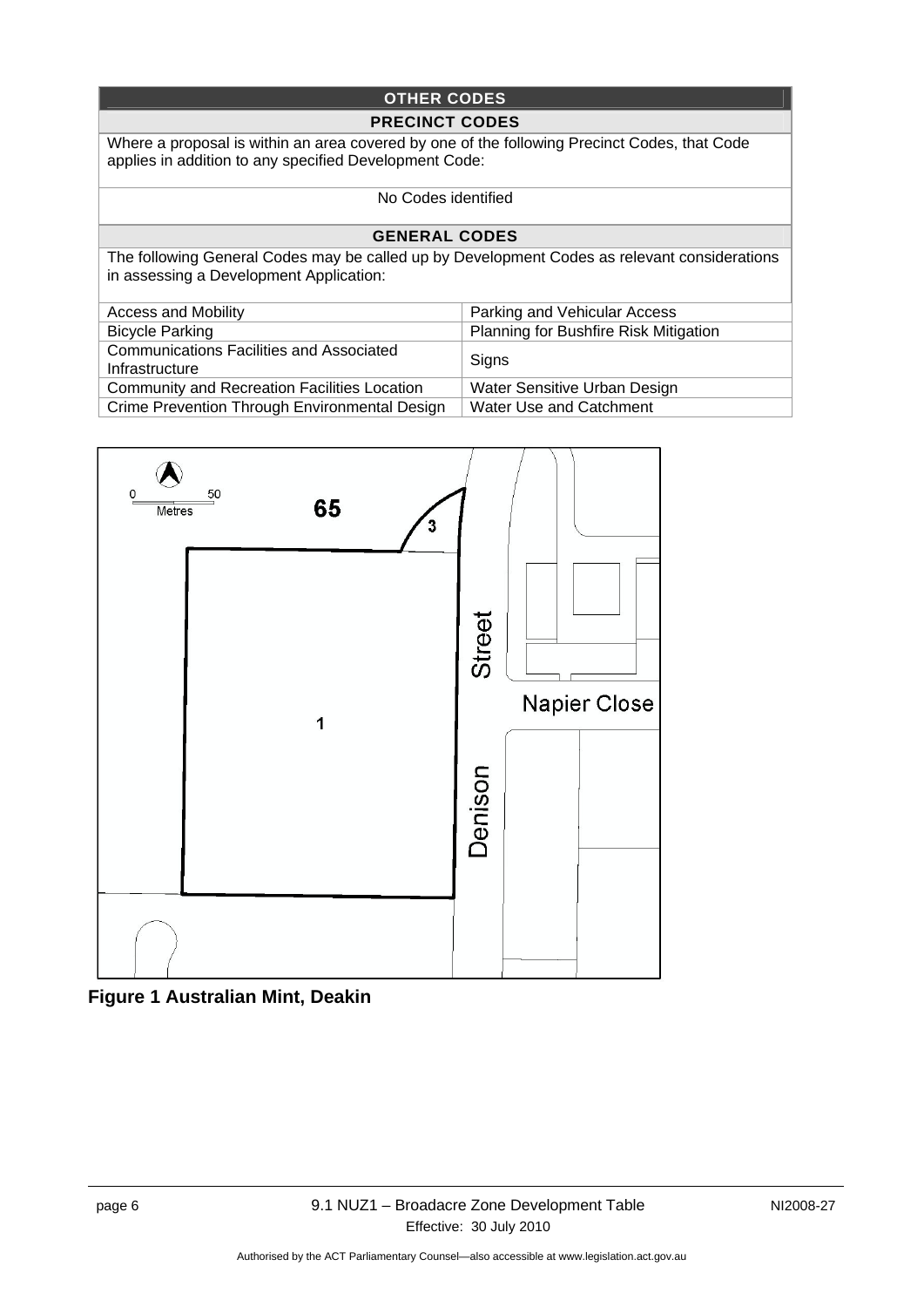

**Figure 2 Harman Industrial Area, Jerrabomberra**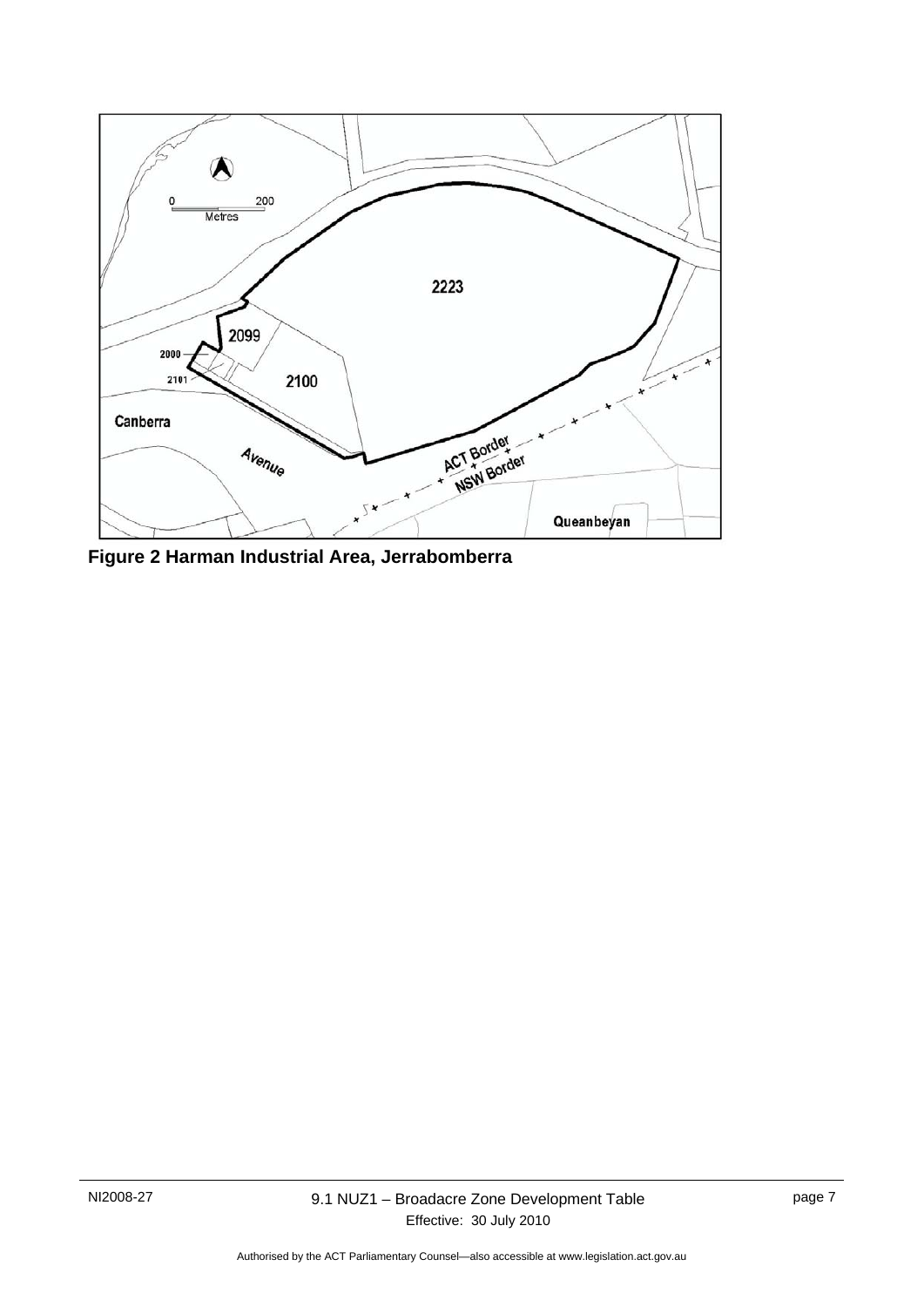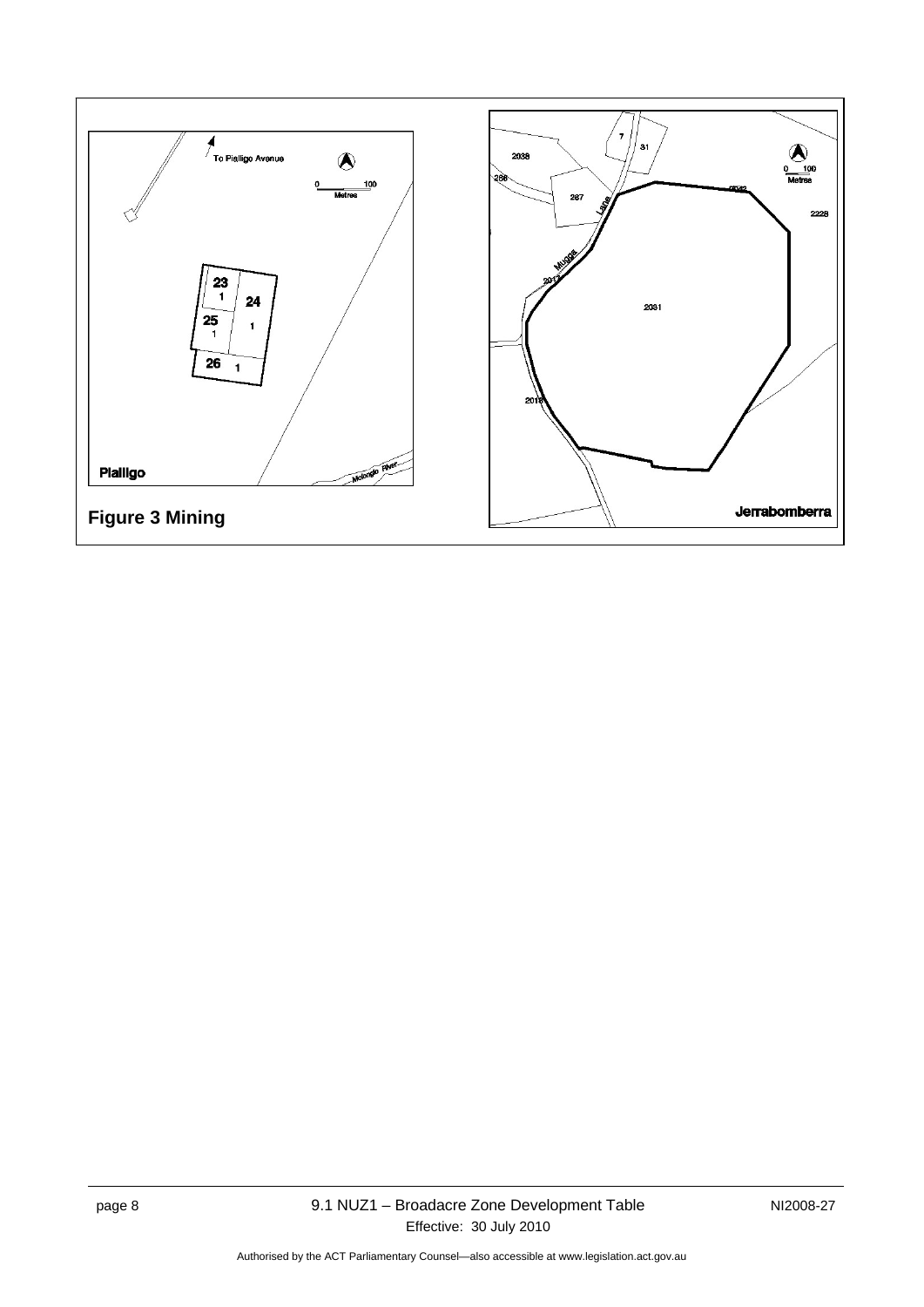

**Figure 4 Mugga Lane Landfill, Jerrabomberra**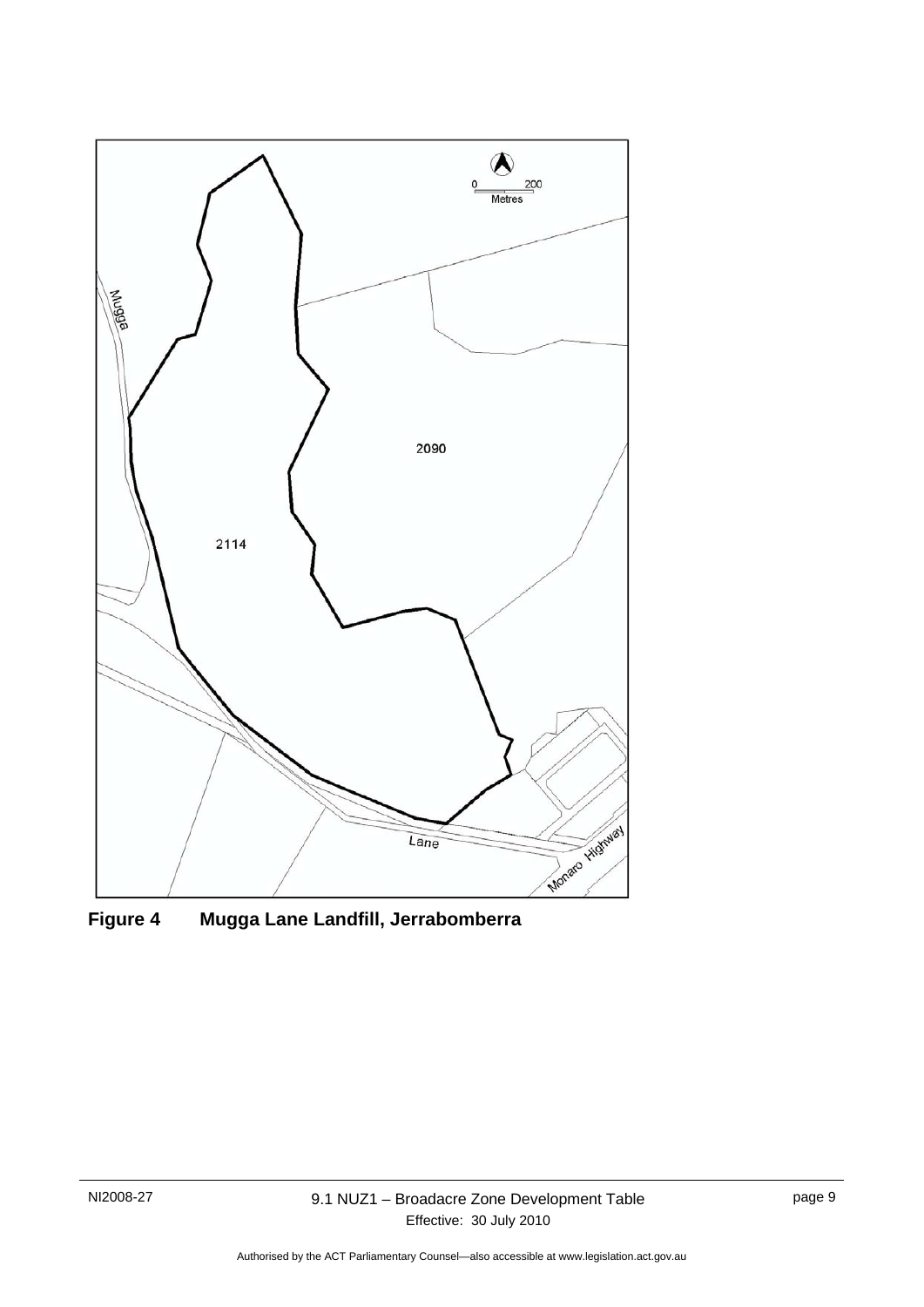